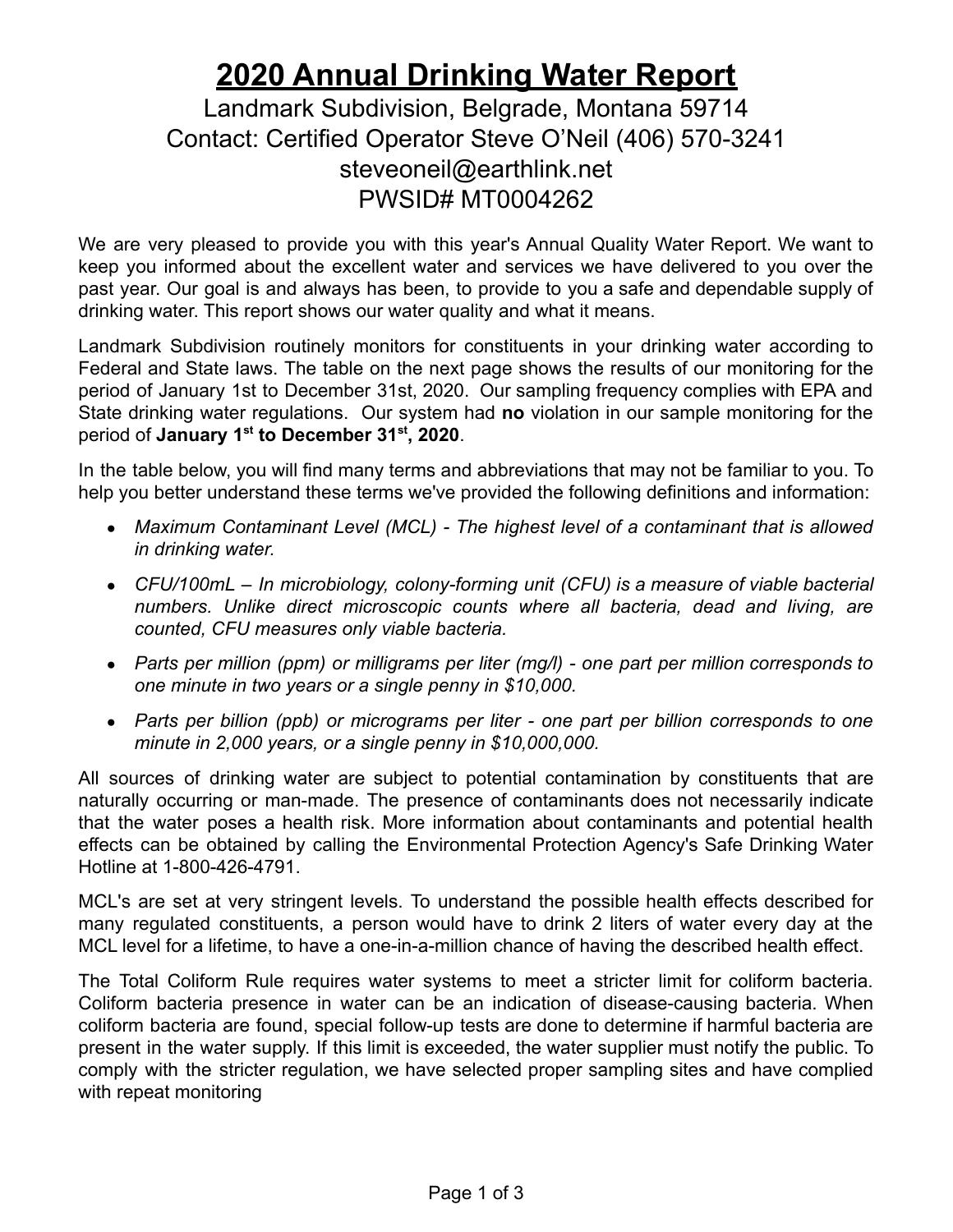| <b>Water Source: Groundwater</b>               |                           |                              |                                            |                            |                                                                 |                                                                                                                                                           |
|------------------------------------------------|---------------------------|------------------------------|--------------------------------------------|----------------------------|-----------------------------------------------------------------|-----------------------------------------------------------------------------------------------------------------------------------------------------------|
| <b>Test Results</b>                            |                           |                              |                                            |                            |                                                                 |                                                                                                                                                           |
| <b>Contaminant</b>                             | <b>Violation</b><br>(Y/N) | <b>Sample</b><br><b>Date</b> | <b>Highest</b><br>Level<br><b>Detected</b> | Unit<br><b>Measurement</b> | <b>MCL</b>                                                      | <b>Possible Source of</b><br>Contamination                                                                                                                |
| <b>Microbiological Contaminants</b>            |                           |                              |                                            |                            |                                                                 |                                                                                                                                                           |
| <b>Total Coliform</b><br>Bacteria <sup>1</sup> | N                         | Monthly                      | 0                                          | <b>CFUI</b><br>100mL       | Presence of<br>coliform bacteria<br>in 5% of monthly<br>samples | Naturally present in the<br>environment, sewage leaks,<br>runoff from livestock areas                                                                     |
| Fecal (E. coli)                                | N                         | Monthly                      | 0                                          | <b>CFUI</b><br>100mL       |                                                                 |                                                                                                                                                           |
| <b>Inorganic Contaminants</b>                  |                           |                              |                                            |                            |                                                                 |                                                                                                                                                           |
| Nitrate +Nitrite<br>(as Nitrogen)              | N                         | 12/07/20                     | $*2.07$                                    | ppm                        | 10                                                              | Runoff from fertilizer use;<br>leaching from septic tanks,<br>sewage; erosion of natural<br>deposits                                                      |
| <b>Lead and Copper</b>                         |                           |                              |                                            |                            |                                                                 |                                                                                                                                                           |
| Lead $2$                                       | $\mathsf{N}$              | 09/19/19                     | 0.001                                      | ppb                        | Allowed amount<br>15 ppb                                        | Corrosion of household<br>plumbing systems, erosion<br>of natural deposits<br>Corrosion of household<br>plumbing systems; erosion<br>of natural deposits; |
| Copper                                         | $\mathsf{N}$              | 09/19/19                     | 0.53                                       | ppb                        | Allowed amount<br>$1.3$ ppm                                     | leaching from wood<br>preservatives                                                                                                                       |

Nitrate + Nitrite value reported in table from analysis of source water (River Rock Water system).

Some people may be more vulnerable to contaminants in drinking water that of the general population. Immuno-compromised persons such as persons with cancer undergoing chemotherapy, persons who have undergone organ transplants, people with HIV/AIDS or other immune system disorders, some elderly, and infants can be particularly at risk from infections. These people should seek advice about drinking water from their health care providers. EPA/CDC guidelines on appropriate means to lessen the risk of infection by Cryptosporidium and other microbial contaminants are available from the Safe Drinking Water Hotline (1-800-426-4791).

 $1$  Total Coliform – Coliforms are bacteria that are naturally present in the environment and are used as an indicator that other potentially-harmful bacteria may be present. Coliforms were not found in our drinking water.